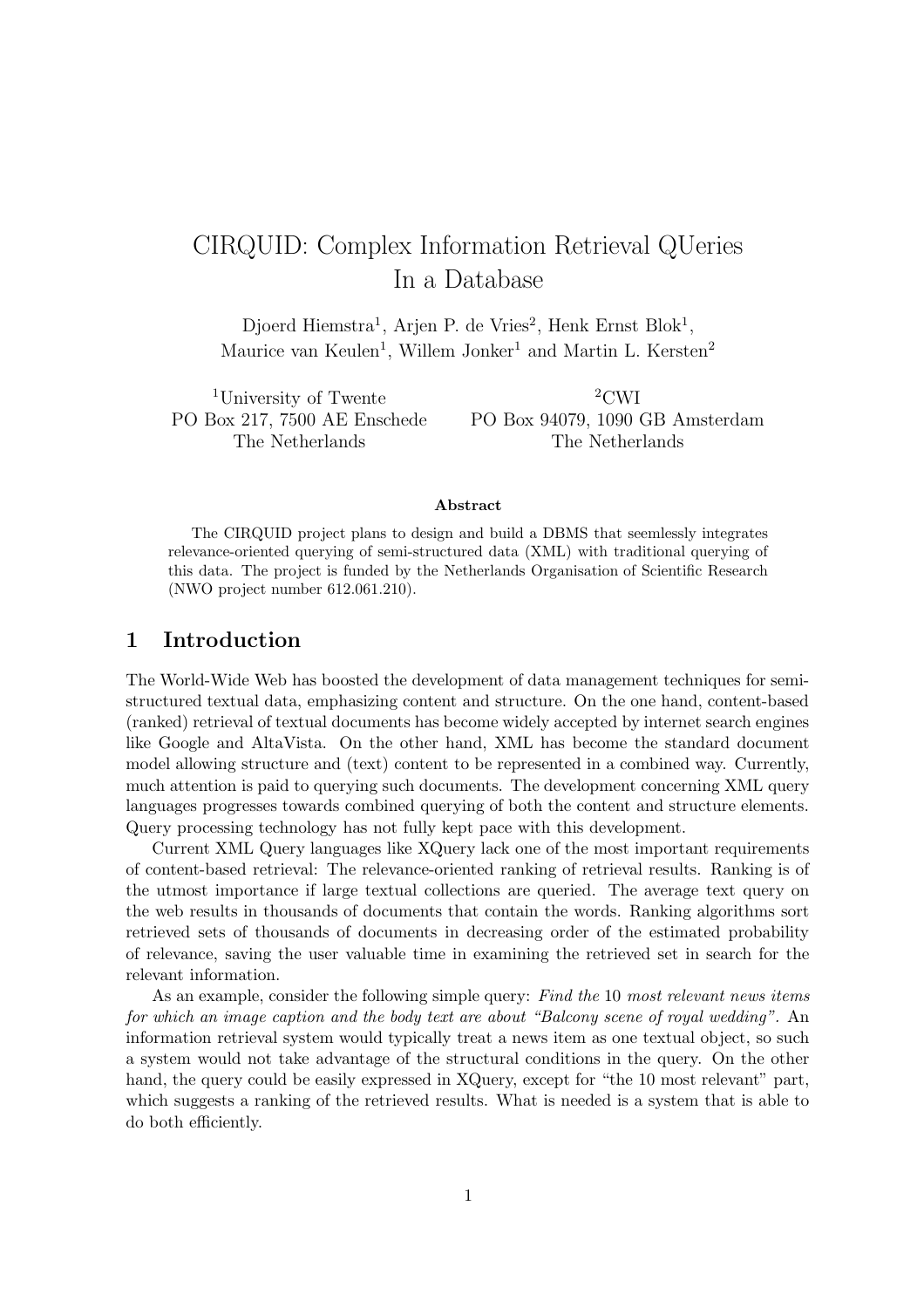In this project, we will develop ranked retrieval algorithms for semi-structured data by focusing on improving processing support for combined querying of both structure and content. In particular, we restrict ourselves to retrieval of text content.

# 2 Problem statement

Until recently, text content for ranked retrieval was usually represented as a 'bag of words', and a 'bag of words' is all that can be handled with well-known theoretical information retrieval models like Salton's vector space model [48] or Robertson et al.'s probabilistic model [46]. However, the recently proposed language modeling approach to information retrieval (LMIR) [44, 26] suggests some exciting new ways to look at texts that go beyond the 'bag of words' representations, i.e., by combining content representations in a non-trivial way. Language models are an emerging and promising direction in information retrieval research: two entire sessions were devoted to this topic at the SIGIR 2001 conference [13]. Because of the language models' possibilities to reason about complex document representations, we believe that language models are specifically promising for reasoning about semi-structured textual data and XML [27, Section 4.8]. The further development of language models requires much data manipulation for obtaining experimental evidence for these claims. Therefore, research in information retrieval based on language models is expected to greatly benefit from rethinking the design of retrieval systems.

Combined querying of structure and text content can be realized in several ways. One of the options is coupling dedicated systems. However, this option is prone to be highly inefficient when data grows to realistic sizes, which are typically huge. Since each individual part of the query has to be processed by a separate system, either each system contains much processing redundancy, or much work is left for the integrating application level. So, integrating information retrieval functionality in a DBMS remains as a major class of possible solutions which can be divided in three subclasses:

- Expressing the entire combined retrieval algorithms in terms of the high-level query language as provided by a standard (commercial) DBMS.
- Exploiting the extension mechanisms of modern DBMSs for providing special-purpose text retrieval functionality.
- Flexible and transparent integration of information retrieval functionality in a query engine.

Unfortunately, current database state-of-the-art has serious deficiencies, making integration of information retrieval with database technology either too inefficient or too limited. The first option above, expressing the retrieval algorithm in a high-level query language, typically suffers from efficiency problems, due to missing application knowledge at the query optimization level in combination with the high complexity of the query expression. The second option, exploiting the extension mechanism, usually approaches information retrieval processing in a black-box manner. This results in similar inefficiencies as in the first option, a system coupled at application level: extension modules often lead to redundant processing and additional work left for the integrating layer [59]. Furthermore, interconnecting and coordinating functionality between modules may lead to additional problems which are usually hard to overcome.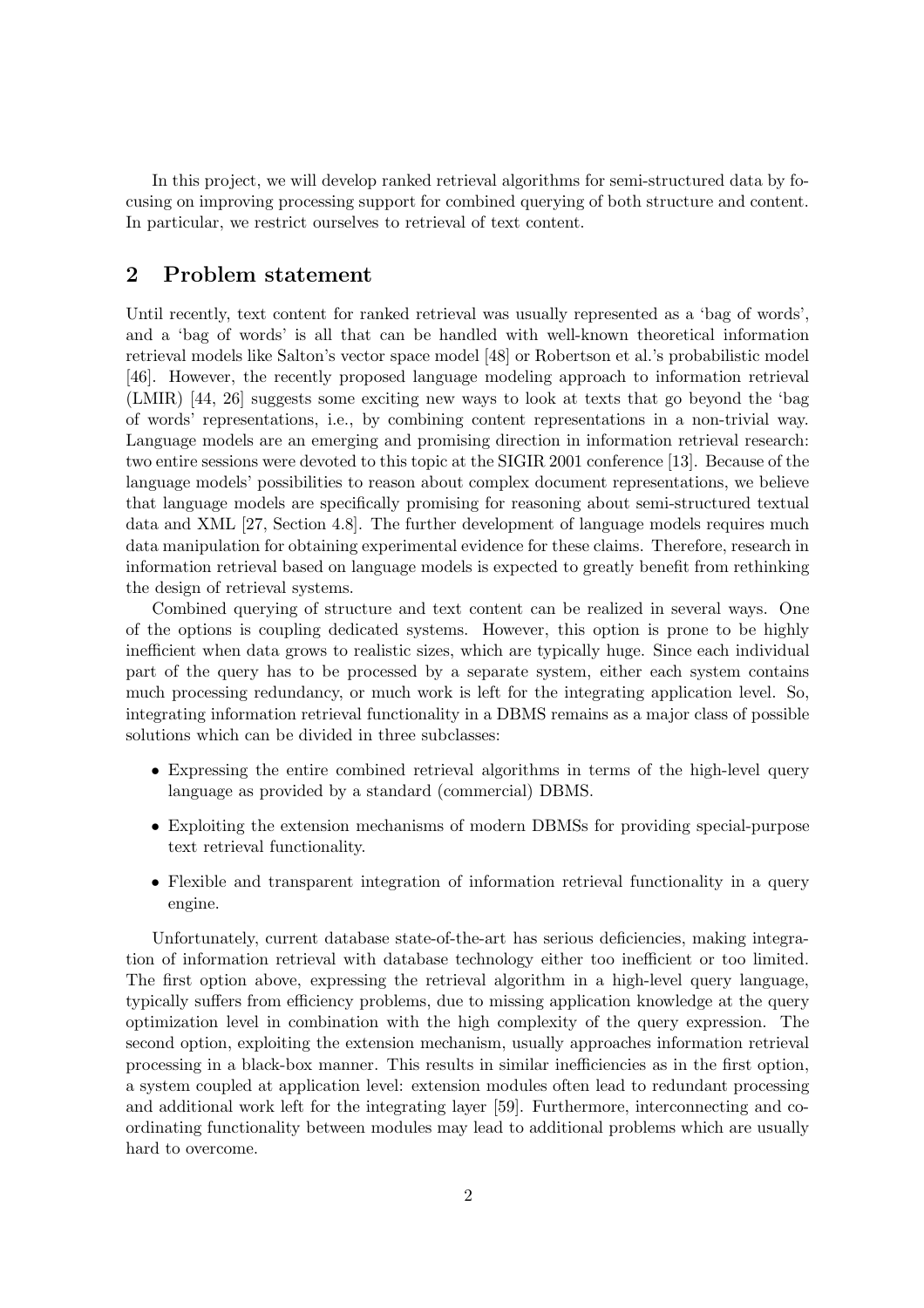The third option, transparently integrating information retrieval functionality in a DBMS, has the potential resolving these deficiencies. To realize this potential, developments in both information retrieval and database technology are required. Furthermore, on the database side, this requires adaptations on physical and logical levels.

Our proposal addresses the following three closely intertwined research questions:

- 1. How can we transparently integrate language model information retrieval primitives in the logical algebra layer of a DBMS to provide capabilities for combined querying of both structure and text content?
- 2. How can we provide physical storage, processing, and optimization support for these logical information retrieval and structure querying primitives?
- 3. How can we extend database query optimization technology to overcome the typical efficiency bottlenecks described above to support combined querying of both structure and text content?

The remainder of this document proposes a research track giving insight into answering these research questions, as a contribution to advancing both database technology and information retrieval research.

# 3 Research method and envisioned results

The research plan is divided in two major parts: database architecture and optimization.

The database architecture part addresses the first two research questions. We conjecture that a traditional three level design of DBMSs – distinguishing a physical, a logical, and a conceptual level – provides the best opportunity for balancing flexibility and efficiency. We will concentrate on the core database primitives, facilitating physical data independence and logical data independence. Physical and logical data independence should be ensured by defining requirements for the storage and retrieval of XML data (both structure and text content) at both the physical and logical level. From these requirements, a small number of text retrieval primitives will be defined. These primitives are oriented toward bulk processing, defining a physical algebra and a logical algebra for text retrieval. These will be embedded in existing algebras for structured querying, involving both the ordered and unordered collection types.

Essential for the third research question regarding optimization is the design of rules that define the equivalence between algebraic formulas at the logical level. Recall that black-box approaches are prone to redundant processing. A transparent definition of logical operators would enable a query optimizer to minimize these redundancies. Since this typically occurs where more than one structure/object is involved, we call this inter-object optimization. Also essential is a cost model at the physical level, guided by application knowledge provided by the logical level, to support the proper choice of optimization rules at the logical level.

More concretely, we envision the following three research goals corresponding to our three research questions:

1. to design and develop as a database extension, a logical algebra for basic ranked retrieval operations, including basic operations for the combination of complex representations,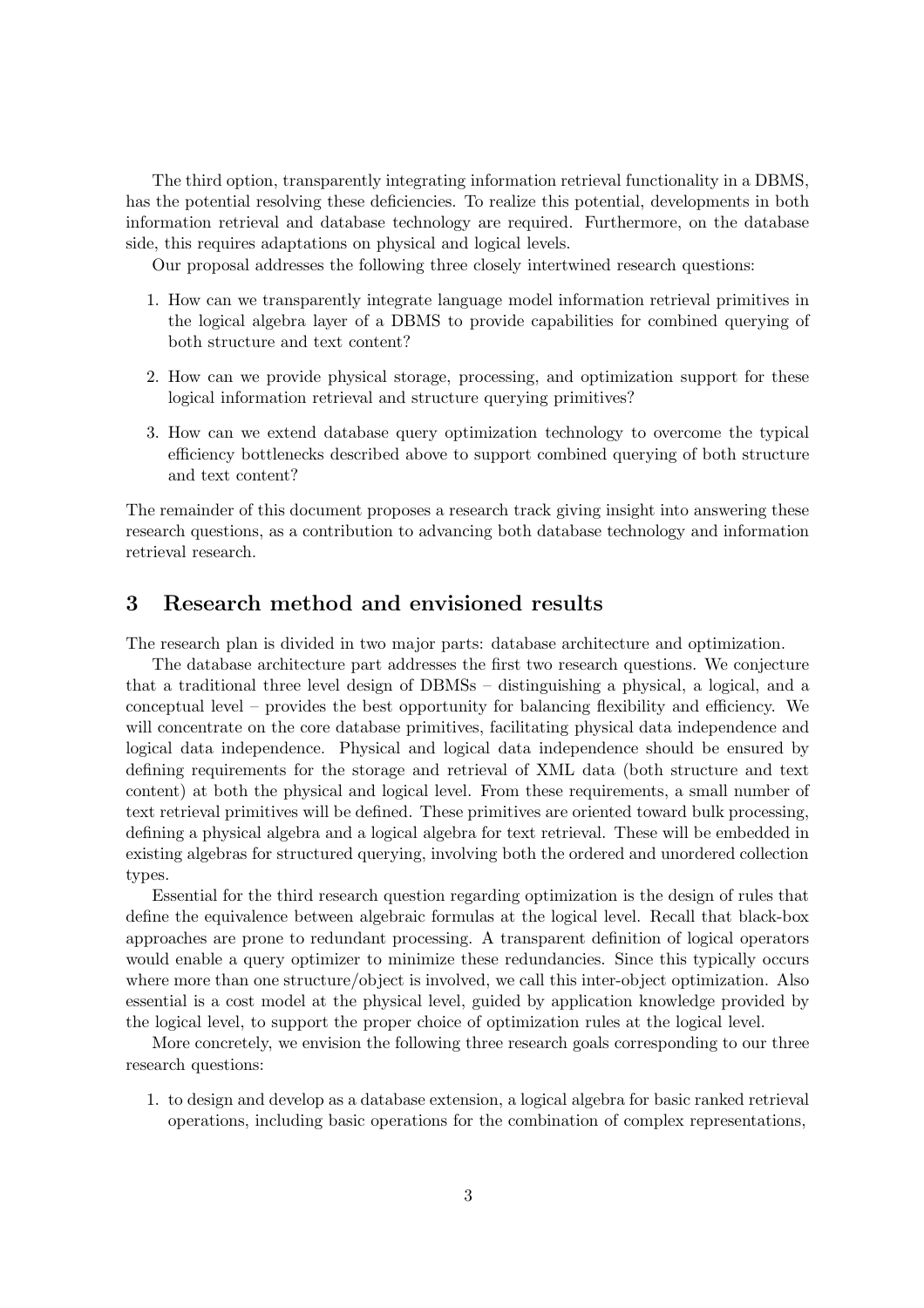- 2. to design and develop as a database extension a physical algebra for the efficient storage and ranked retrieval of XML data, and
- 3. to design and develop rules for inter-object optimization.



Figure 1: Database internals.

Figure 1 visualizes the prototype database architecture. In the next sections, we elaborate on each of these topics.

#### 3.1 Transparent DBMS information retrieval primitives

A new promising direction in the field of information retrieval is the use of statistical language models. Statistical language models were introduced in 1998 by Ponte and Croft [44], Hiemstra [26], and Miller et al. [41] as a new approach to information retrieval. The language models, which are based on discrete hidden Markov models, do no require the use of complex tf.idf term weights. As such, they provide a previously unavailable way to reason about ranking of retrieval results.

Language models have been developed at the University of Twente for cross-language information retrieval, relevance feedback and manually formulated Boolean-structured queries [28, 29], adaptive filtering [27] and web search [35]. As suggested in [41, 1, 35], language models also open exciting new possibilities for combining different content-representations of semistructured data. In theory that is, because none of these publications actually reported that they were able to implement none trivial versions of such a system. Implementing general purpose solutions to these problems takes a lot of effort without DBMS-support for text retrieval.

This part of the project has to bridge the gap between information retrieval and database principles. The language models will be used to define a small number of retrieval primitives, i.e., content-based text queries referring to regular path expressions, content-based versions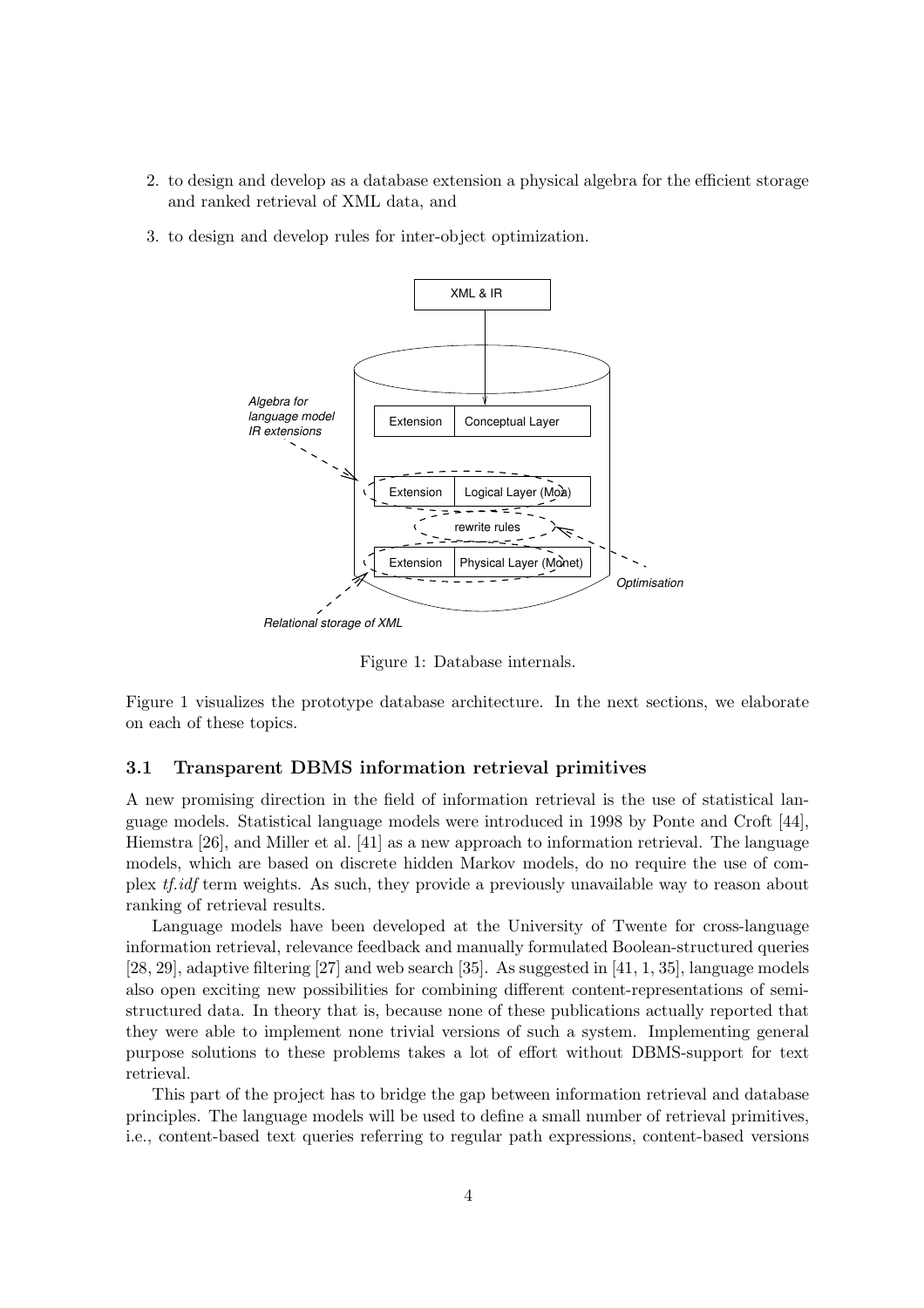of proximity operators for 'near' and 'adjacent' words, and content-based versions of the traditional Boolean AND, and OR operators to combine the information. New operators should meet the following database requirements:

- adhere to collection-based processing.
- adhere to data independence, and
- adhere to semantic granularity of the logical algebra.

This should lead to a transparent implementation that allows for inter-object query optimization.

## 3.2 Physical support for complex text queries

Database research at CWI is focused on the database internals, and in particular the effect of changes in both the hardware platforms on which database systems run (much bigger, but (relatively) ever slower memory) and the applications that require database support (in particular, small number of expensive queries instead of high numbers of cheap queries). These changes are studied using the Monet database kernel, developed especially to experiment with implementation techniques for novel application domains on parallel and distributed processing platforms.

Monet has been applied as backend for the storage and retrieval of XML documents in a generic way, that is much more efficient for associative querying than flat XML querying [50]. The database uses a decomposition of the XML structure into binary relational tables. The scheme supports traditional querying of semi-structured data; however, querying does not result in a ranking of the retrieved results, and full-text querying still requires inefficient scans over large parts of the textual data.

This project proposes to build upon this work by decomposing the XML content (the so-called parsed character data, or PCDATA in XML) into tables as well, similar to the way Monet has functioned as backend for information retrieval experiments, see e.g. [60, 58, 57]. To improve the efficiency of such a decomposition, the proposed research investigates the use of techniques from inverted file index structures, e.g., the use of compression techniques discussed in [63], as well as the application of new data structures, in particular the suffix array (see  $[65]$ ).

Two classes of queries that cause particular difficulty for traditional database systems are containment and proximity queries, such as 'find all text fragments between given tags containing a personname and the keyword president within 10 words from each other'. As discussed in detail by [67], a database system is often less efficient on containment queries than the equivalent information retrieval system, unless the DBMS is extended with new physical operators (like the multi-predicate merge join proposed there).

Not all improvements for such algorithms require the implementation of new operators at the kernel level. For example, the algorithm presented in  $[61]$  for efficient k-NN query processing (where  $k$  is large, e.g., more than 100) is expressed perfectly as an (efficient) query plan in the common relational operators, and the same holds for approximate string matching using the strategy outlined in [21].

Strategies that can be expressed as highly specialized query plans using 'standard' relational operators have a particular advantage over new kernel operators: their implementation is open and therefore allows for better cooperation with a query optimizer. For example, in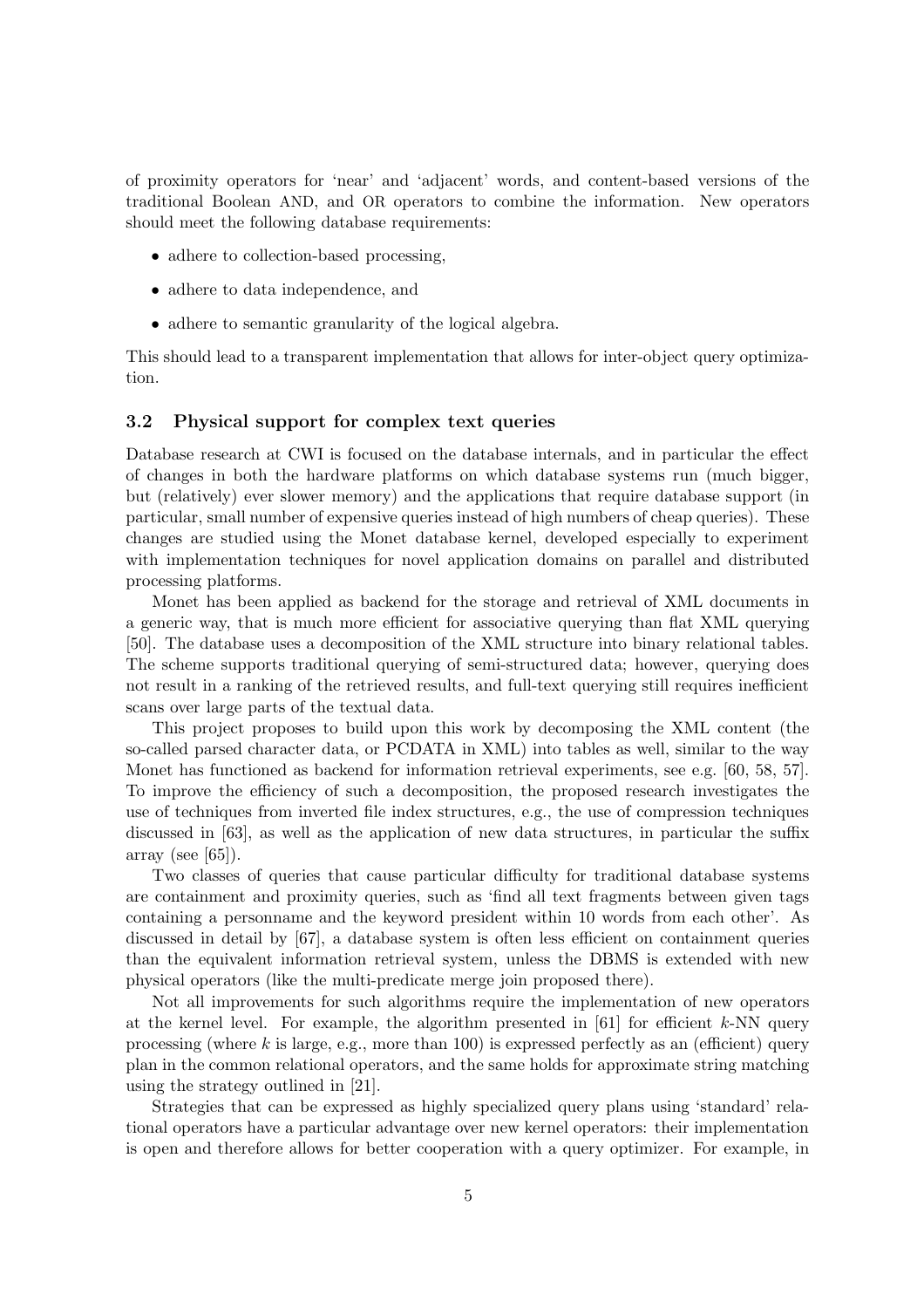a query for photographs from 1999 with a specific color layout, the constraint 'from 1999' can be pushed through the query plan specified by the  $k$ -NN query strategy defined in [61], while this would be infeasible had the  $k$ -NN search been a physical operator. This style of physical support is thus of a particular interest, as no query processor could be expected to figure such optimizations on its own, but the number of alternatives for the query optimizer to choose from is not severely restricted.

The envisioned results are better query processing techniques for the types of queries that are currently not handled well by relational database systems. The proposed research is focused on the discovery of several such strategies for containment and proximity queries, supported by new physical operators if necessary. A research question is whether the traditional set-oriented view on physical operators is sufficient, or an ordered physical algebra is more attractive for these types of queries.

## 3.3 Logical query optimization

As argued in Section 2, a modern database query optimizer should be able to reason over queries that contain clauses over data structures that are typically implemented in different extensions of the DBMS. Current, state-of-the-art optimizer technology can deal with extensions in isolation. We call this intra-object query optimization [4]. By designing an inter-object optimizer layer that is able to bridge the typical orthogonality of database extensions at the logical level, the query optimizer is extended to handle pairs or even groups of interacting extensions.



Figure 2: Optimization opportunities for inter-object optimization in a white-box approach.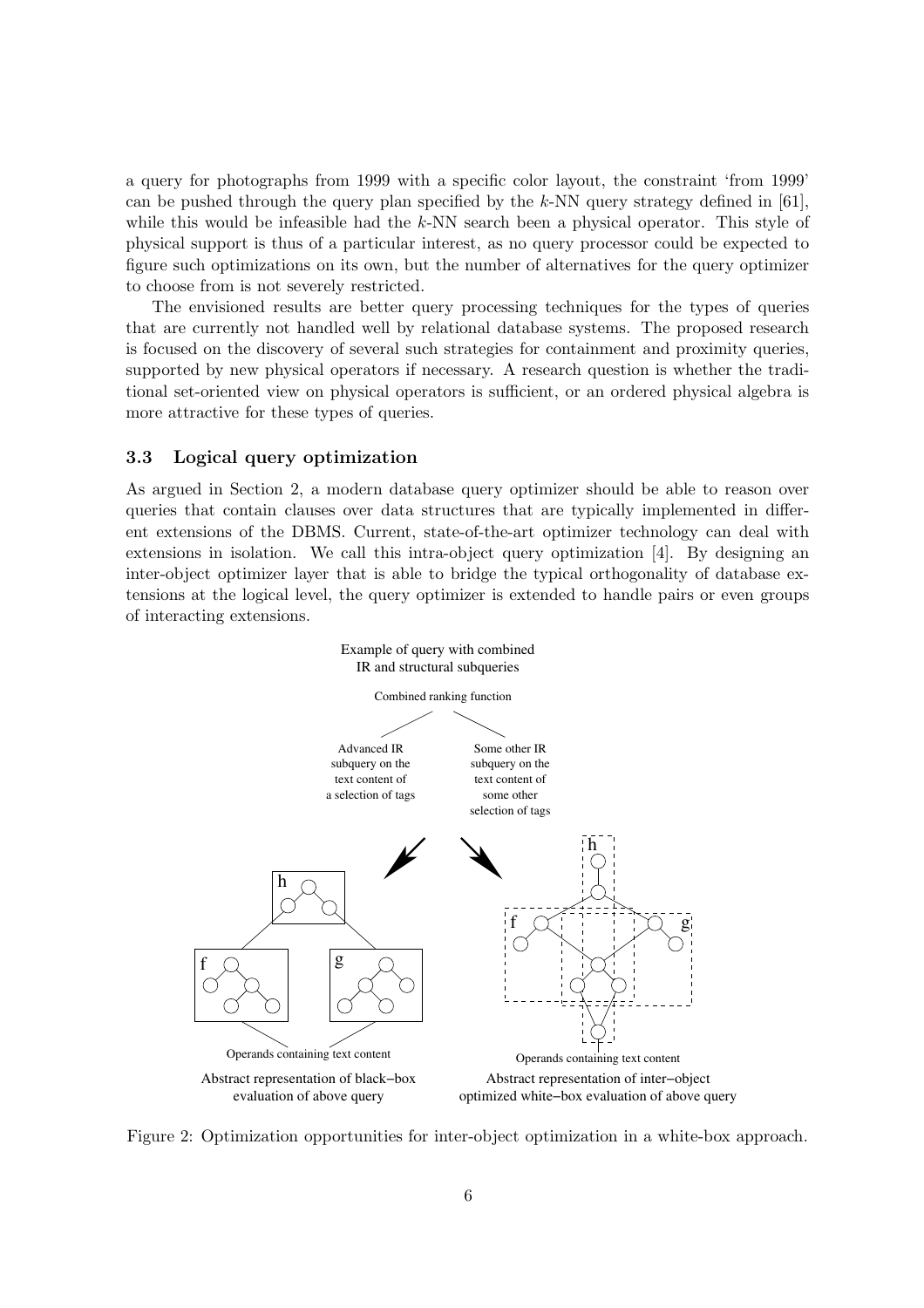The example shown in Figure 2 illustrates how otherwise redundant processing might be avoided by 'opening' the black box. On the left-hand side, 'f', 'g', and 'h' represent complex black-box operators (internals shown for explanatory purposes). Consider again the example query from the introduction. In this case  $f'$  and  $g'$  would represent the search in image captions and body texts, respectively, and 'h' would represent the restriction that both occur in the same news item and the selection of the top-10. The right-hand side of the figure demonstrates how parts of the black-boxes can be processed together reducing redundancy. It also shows that operators can be reordered vertically due to the transparency of  $f'$ ,  $g'$ , and 'h', for example pushing a selection in 'h' through 'f' and 'g'. Note that the black-box approach would typically first retrieve all matching image captions and retrieve all matching body texts, then impose the restriction that they need to be in the same news item, and finally select the top 10. Transparency of 'f' and 'g' allows both the 'same news item' restriction and the top-10 selection to be partly pushed down by the query optimizer, thus reducing the size of intermediate results.

In the above, examples of two classes of inter-object optimization can be distinguished:

- parallel Combine common processing tasks in parallel branches of the query operator tree (e.g., combining common parts of 'f' and 'g').
- sequential Combine and reorder processing tasks that occur sequentially in the query (e.g., pushing a selection in 'h' through 'f' and 'g').

We envision a three layered optimizer architecture at the logical level:

- 1. A global optimizer kernel layer that deals with only very basic optimization issues.
- 2. An inter-object optimizer layer that is spawned by the top layer to handle parts of the query that require different complex operators to cooperate. This layer should be extensible such that optimization functionality for new combinations of extensions can be added when required.
- 3. An intra-object optimizer layer, similar to the E-ADT approach used in PREDATOR [51]. This layer should be extensible as well, to allow adding new optimizer functionality as new extensions are added to the DBMS.

The extensibility of the query optimizer at the logical level is crucial. It allows adaptation of the query optimization capabilities of the system, similar to the need to have an extension mechanism in a DBMS to cope with new media types. It also allows for proper embedding and exploitation of application knowledge in the query optimizer.

We envision this application knowledge to be used to provide hints to the lower physical optimizer and its cost model. A text retrieval optimizer extension might, for instance, give hints about which selectivity model to use to the cost model at the physical level [5, 6]. By generating different alternative physical expressions and offering them to the physical cost model for a cost prediction, including a selectivity hint, the logical optimizer can then choose which variant to send to the physical layer for further processing and execution.

Additionally, the logical optimizer extension for text retrieval might exploit quality information learned from user feedback [7]. This information, like the choice of the selectivity model for cost prediction, is typical application dependent knowledge. At the logical level this information is still available, in contrast with the physical level, thus allowing for more sophisticated optimization decisions.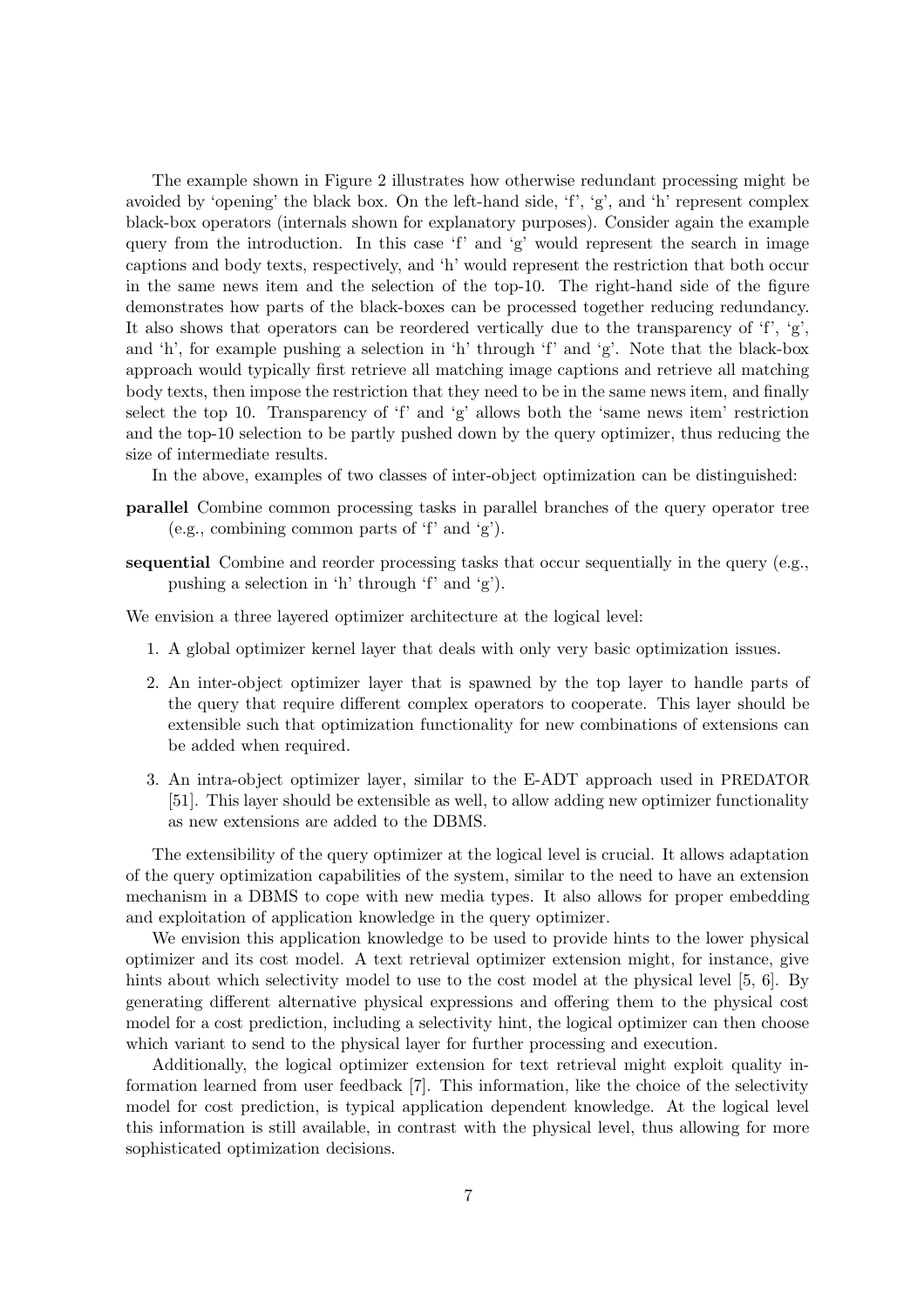## 3.4 Discussion

To allow experimental validation of the concepts to be developed, a prototype database system is needed. A similar prototype database system has been developed with as logical layer Moa and as physical layer Monet [34]. Both layers are well attuned to each other. Furthermore, both systems have been designed with the purpose to support problems like this project has in mind. From a practical point of view, access to the internals of the systems is an advantage.

Such a prototype database system needs a conceptual layer with an accompanying query language as well, for example XQuery including an extension for ranked retrieval as proposed in [18].

# 4 Related work

This section addresses related work from the fields of Database research and Information Retrieval research.

#### 4.1 The integration of information retrieval and databases

In Section 2 we mentioned three ways to realize combined querying of structure and text content by integrating information retrieval techniques in a DBMS. Here we provide a brief overview of related work regarding these three classes.

In the first case, the entire combined retrieval algorithms is expressed in terms of the highlevel query language, e.g., SQL, as provided by a standard (commercial) DBMS. This means that existing elements of a query language are used to express the entire ranking algorithm. This is an easy means to realize information retrieval functionality but, as we argued above, has several major drawbacks. Examples in literature can be found in [24, 23, 22, 16]. The case where the extension mechanism of a DBMS is exploited can be divided in two different situations [53]: the extension acts as a wrapper for an external dedicated information retrieval system or the extension contains an entire retrieval system, e.g., the commercial Excalibur text datablade [15] for the Informix DBMS [31]. Furthermore, two ways exist to provide information retrieval functionality: either capture the entire retrieval procedure by one single function or provide several functions that together provide the requested functionality [17, 19]. The last approach can be characterized as the 'back-to-basics' approach. Many completely different results are known that belong to this class. An early example of such an approach is the AIM system and related projects [14, 43]. Another well-known system is MULTOS [3]. The Mirror project [59] proposed the division of information retrieval processing parts over the three typical architectural DBMS layers to improve efficiency.

Several key principles behind the problem of integrating information retrieval in a DBMS are described in [62]. In [26] the language modeling approach was introduced. Van Zwol and Apers [68, 69] describe the integration of querying structure and multi media data in the context of searching the web and XML document collections. When optimizing text retrieval queries not only execution performance plays a role, but quality is as least as important. Prediction of the quality implications is therefore an interesting issue [7]. Managing uncertainty in database design is addressed in [12].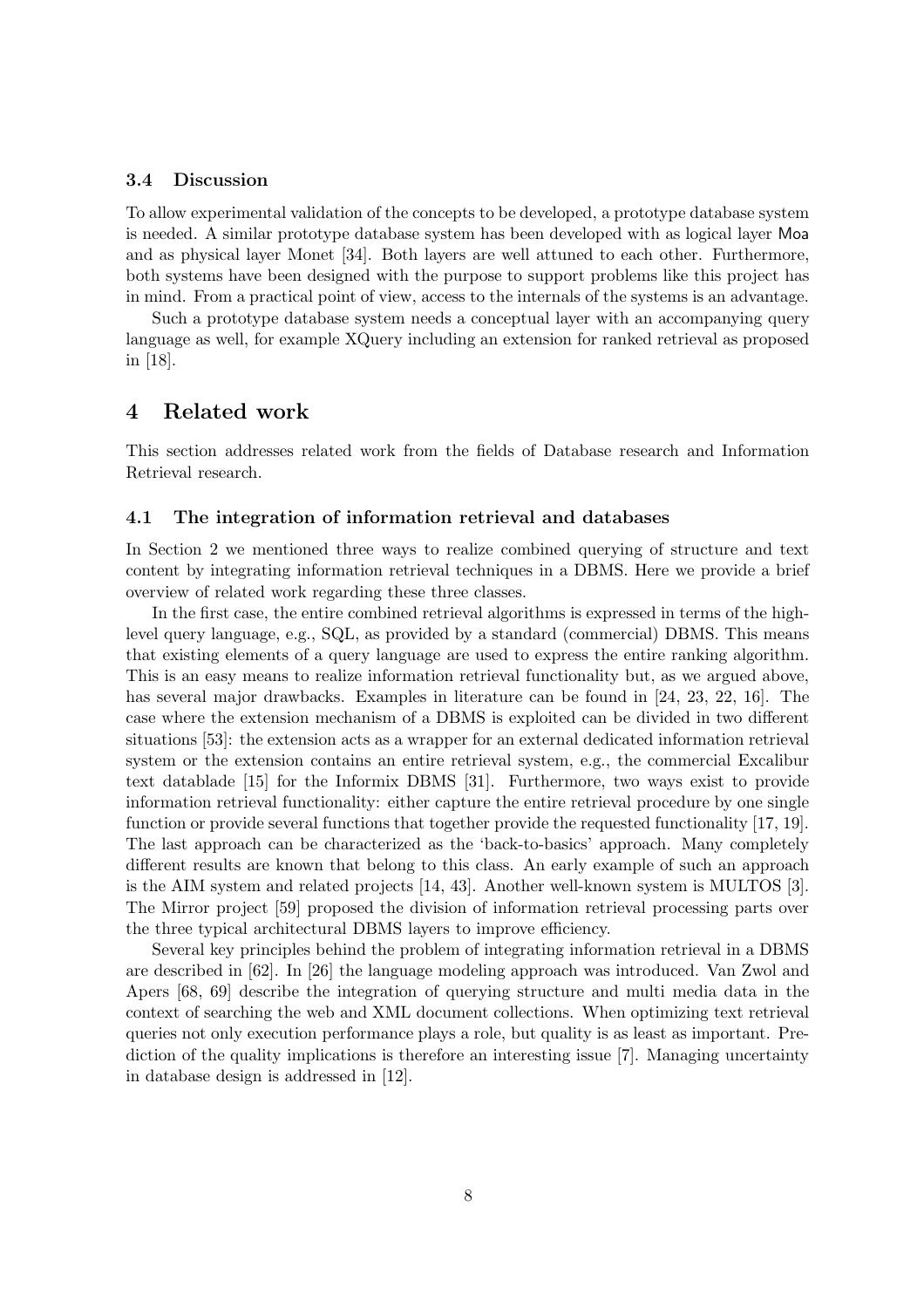#### 4.2 Language models for information retrieval

Although hidden Markov models have been successfully used for e.g. automatic speech recognition for over 20 years now [33], their use was only recently proposed for text retrieval [44, 26, 41] and image retrieval [54]. Inspired by the speech recognition community, the text approach is called a language modeling approach to information retrieval. The approach allows for high-quality retrieval results without the need for complex term weighting algorithm like the familiar tf.*idf* weights (see e.g. [47]). As such, they have really contributed to our understanding of content-based retrieval. Because of the basic understanding of the underlying algorithms, the models are easily extended to support multiple query representations [2, 28, 64], and multiple content-representations [41, 1, 35, 36], which makes them the ideal candidate for developing general purpose primitives for the combined querying of content and structure.

## 4.3 Physical support for complex text queries

As has been observed, most previous attempts at integrating database technology and information retrieval techniques have followed the approach of extending the DBMS with a more or less complete information retrieval system. A notable exception to this rule is the recent work by Zhang et al. [67], who propose to extend the DBMS with new join operators for processing containment queries efficiently. In the field of data structures and theoretical computer science however, many papers address the problem of solving proximity queries efficiently, and even the more general class of regular expression matching, also on large archives, see e.g. [37]. We plan to base new physical operators on existing techniques using suffix arrays, comparable to the approach taken in [21] for approximate string matching with  $q\text{-}grams$ .

As discussed, complex access structures are better designed as query plans expressed in more basic physical operators than as black-box complex physical operators. In [61] a case study is presented in image retrieval where this argument has been proven true. In [40] the claim is supported that Monet's physical operators exploit better the modern CPU's (which have relatively high amounts of cache). De Vries [56] details a notion of content independence, as a design analogon to data independence, which allows the separation of retrieval model from queries posed to the database. Schmidt et al. [49] present how to map complex XML documents to binary tables in Monet, resulting in highly efficient query processing for associative queries. The canonical Monet publication [8], details the specific design features and advantages for complex structured data provided by Monet.

## 4.4 Query optimization

Query optimization has played a central role in database research for a long time. Good overviews can be found in any standard database text book. At the logical level algebra properties like commutativity and associativity are used in transformation rules that are specializations of the common rule to limit the intermediate results as soon and as much as possible. Typical examples are rules to push selections and the most restrictive joins down the operator tree. To allow the optimizer to choose the cheapest of the possible equivalent expressions, it requires a simple cost model that can predict the cardinalities of intermediate results. Such a cardinality estimate draws heavily on a selectivity model. As such, selectivity estimation has been subject to extensive research [9, 66, 42, 30, 39, 11, 32, 20, 45, 10].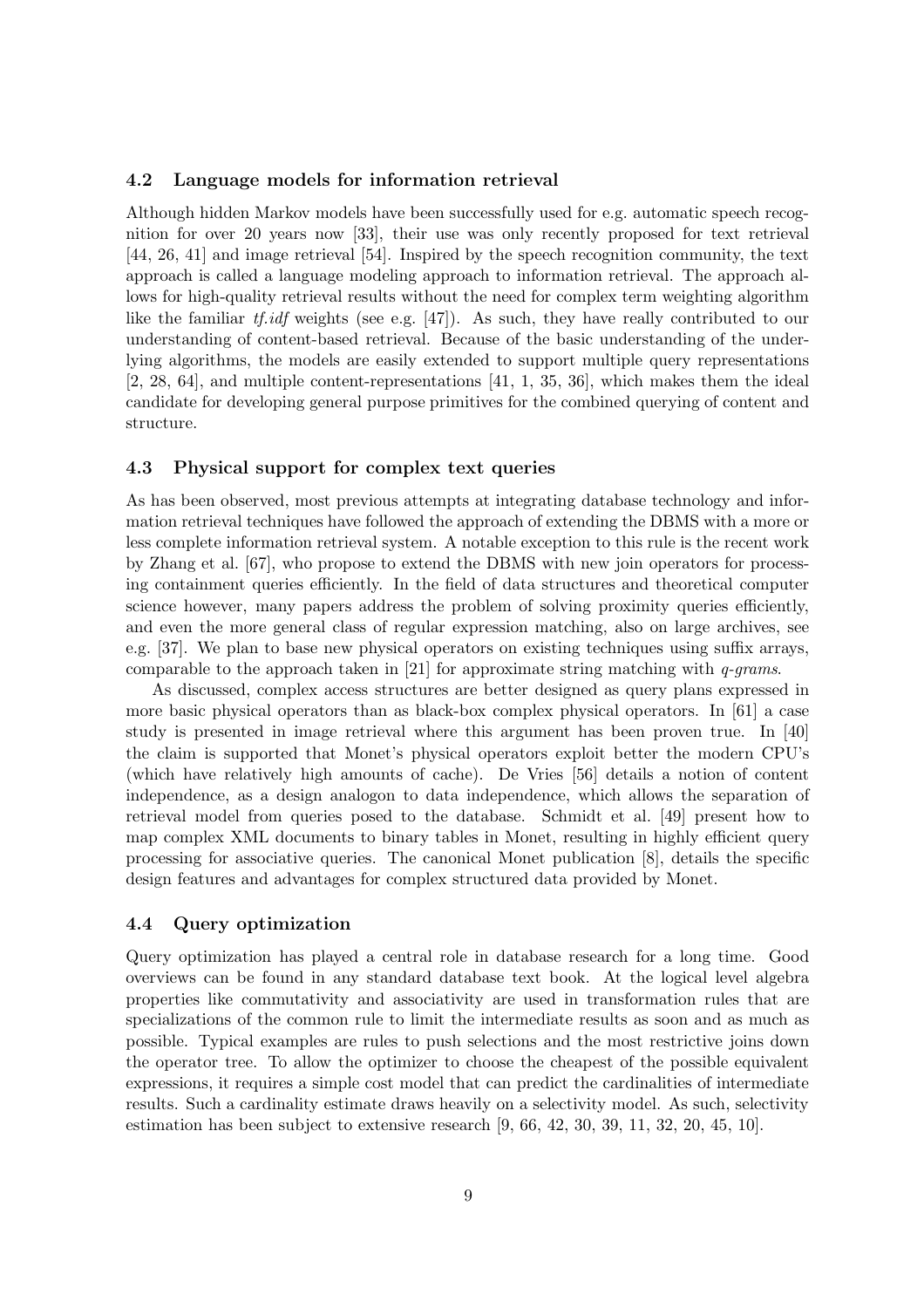In [25, 38] predicate reordering techniques have been proposed that are even more sophisticated. NF<sup>2</sup> databases require a more sophisticated optimizer in general since the NF<sup>2</sup> paradigm allows nesting of relations [52]. This also holds for OO databases. As mentioned in Section 2 the modern day DBMS extension mechanism poses new demands to the query optimizer. The PREDATOR project [51] proposed the E-ADT approach allowing the ADT programmer to add optimizer functionality for the ADT as well. We call this approach the intra-object optimization approach.

# 5 Conclusion and acknowledgements

The CIRQUID project bridges the gap between structured query capabilities of XML query languages and relevance-oriented querying. Current techniques for XML querying, originating from the database field, do not support relevance-oriented querying, but techniques for ranking documents, originating from the information retrieval field, typically do not take document structure into account. Ranking is of the utmost importance if large collections are queried, to assist the user in finding the most relevant documents in a retrieved set.

The ideas and plans addressed in this report will be experimentally validated by building one or more prototype databases systems, which will be evaluated on benchmark testbeds. The project will run from from end 2002 to begin 2007. We are very grateful to the Netherlands Organization for Scientific Research (NWO) for making the project possible. Many thanks go to Peter Apers for useful comments and advice.

## References

- [1] J. Baan, A.R. van Ballegooij, J.M. Geusenbroek, J. den Hartog, D. Hiemstra, J.A. List, I. Patras, S. Raaijmakers, C. Snoek, L. Todoran, J. Vendrig, A.P. de Vries, T. Westerveld, and M. Worring. Lazy users and automatic video retrieval tools in (the) lowlands. In Voorhees and Harman [55], pages 159–168.
- [2] A. Berger and J. Lafferty. Information retrieval as statistical translation. In Proceedings of the 22nd ACM Conference on Research and Development in Information Retrieval (SIGIR'99), pages 222–229, 1999.
- [3] E. Bertino, F. Rabitti, and S. Gibbs. Query Processing in a Multimedia Document System. ACM Transactions on Office Information Systems, 6(1):1–41, 1988.
- [4] H.E. Blok. Database Optimization Aspects for Information Retrieval. PhD thesis, University of Twente, 2002.
- [5] H.E. Blok, R.S. Choenni, H.M. Blanken, and P.M.G. Apers. A selectivity model for fragmented relations in information retrieval. Technical Report 01-02, Centre for Telematics and Information Technology (CTIT), University of Twente, 2001.
- [6] H.E. Blok, R.S. Choenni, H.M. Blanken, and P.M.G. Apers. A selectivity model for fragmented relations in information retrieval. IEEE Trans. on Knowledge and Data Engineering, (to appear).
- [7] H.E. Blok, D. Hiemstra, R.S. Choenni, F.M.G. de Jong, H.M. Blanken, and P.M.G. Apers. Predicting the cost-quality trade-off for information retrieval queries: Facili-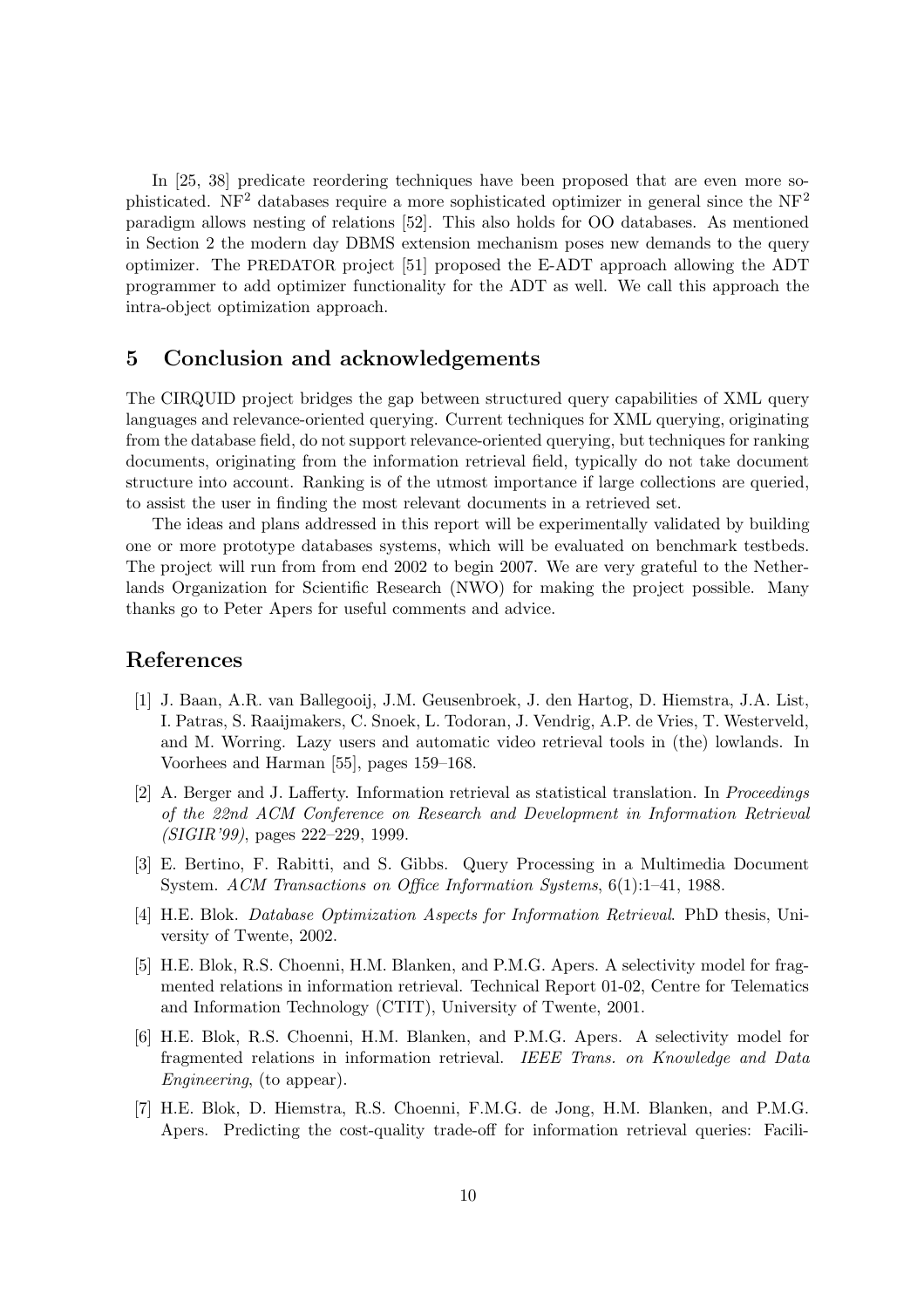tating database design and query optimization. In Tenth International Conference on Information and Knowlegde Management (ACM CIKM'01), ACM Press, 2001.

- [8] P.A. Boncz and M.L. Kersten. MIL Primitives for Querying a Fragmented World. The VLDB Journal, 8(2):101–119, 1999.
- [9] A.F. Cardenas. Analysis and performance of inverted data base structures. Communications of the ACM, 18(5):253–263, 1975.
- [10] S. Chaudhuri, R. Motwani, and V. Narasayya. On Random Sampling over Joins. In Proceedings of the 1999 ACM SIGMOD International Conference on the Management of Data, pages 263–274. ACM Press, 1999.
- [11] C.M. Chen and N. Roussopoulos. Adaptive Selectivity Estimation Using Query Feedback. In Proceedings of the 1994 ACM SIGMOD International Conference on the Management of Data, pages 161–172. ACM Press, 1994.
- [12] R.S. Choenni and H.M. Blanken. Modelling uncertainty in physical database design. In Proceedings of the 7th International Workshop on Knowledge Representation meets Databases (KRDB 2000), Berlin, Germany, 2000, number 29 in CEUR Workshop Proceedings, pages 31–44, 2000.
- [13] W.B. Croft, D.J. Harper, D.H. Kraft, and J. Zobel, editors. Proceedings of the 24th ACM Conference on Research and Development in Information Retrieval (SIGIR'01). ACM Press, 2001.
- [14] P. Dadam, K. Kuespert, F. Andersen, H.M. Blanken, R. Erbe, J. Guenauer, V. Lum, P. Pistor, and G. Walch. A DBMS Prototype to Support NF<sup>2</sup> Relations: An Integrated View on Flat Tables and Hierarchies. In Proceedings of the 1986 ACM SIGMOD International Conference on the Management of Data, pages 356–367. ACM Press, 1986.
- [15] Excalibur Text Search Datablade. Informix Tech Brief, 1999. See also [31].
- [16] O. Frieder, D.A. Grossman, A. Chowdhury, and G. Frieder. Efficiency Considerations for Scalable Information Retrieval Servers. Journal of Digital Information, 1(5), 2000.
- [17] N. Fuhr. Models for Integrated Information Retrieval and Database Systems. IEEE Data Engineering Bulletin, 19(1):3–13, 1996.
- [18] N. Fuhr and K. Grossjohann. XIRQL: A query language for information retrieval in XML documents. In [13], pages 172–179, 2001.
- [19] N. Fuhr and T. Rölleke. A Probabilistic Relational Algebra for the Integration of Information Retrieval and Database Systems. ACM Transactions on Information Systems, 15(1):32–66, 1997.
- [20] S. Ganguly, P.B. Gibbons, Y. Matias, and A. Silberschatz. Bifocal Sampling for Skew-Resistant Join Size Estimation. In Proceedings of the 1996 ACM SIGMOD International Conference on the Management of Data, pages 271–281.
- [21] L. Gravano, P. Ipeirotis, H.V. Jagadish, N. Koudas, S. Muthukrishnan, and D. Srivastava. Approximate string joins in a database (almost) for free. In Proceedings of the 27th International Conference on Very Large Databases (VLDB 2001), 2001.
- [22] D.A. Grossman and O. Frieder. Information retrieval: algorithms and heuristics. The Kluwer international series in engineering and computer science. Kluwer Academic, Boston, 1998.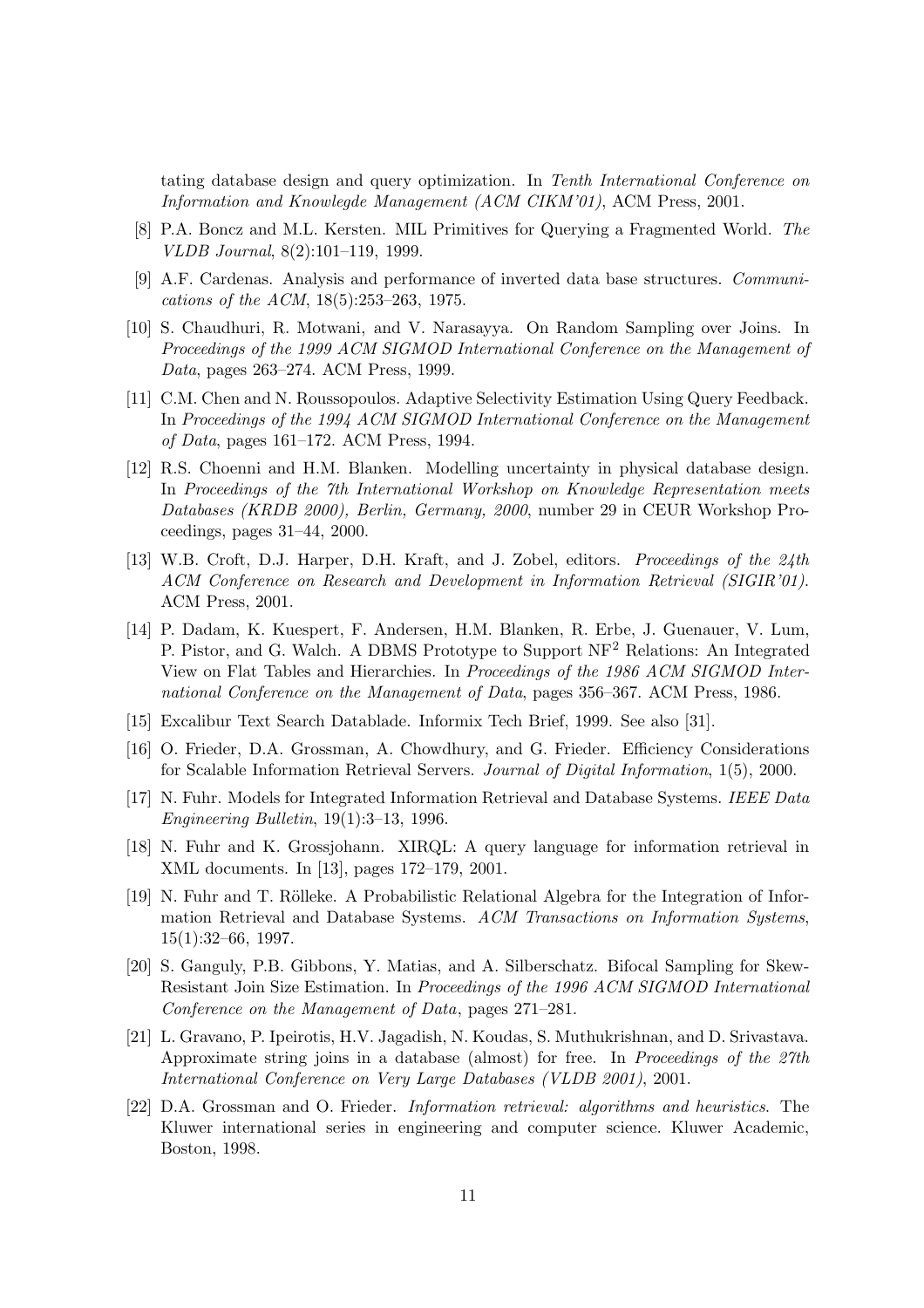- [23] D.A. Grossman, O. Frieder, D.O. Holmes, and D.C. Roberts. Integrating Structured Data and Text: A Relational Approach. Journal of the American Society of Information Science, 48(2):122–132, 1997.
- [24] D.A. Grossman, D.O. Holmes, and O. Frieder. A Parallel DBMS Approach to IR in TREC-3. In Proceedings of the Third Text Retrieval Conference (TREC-3), NIST Special publications, pages 279–288, 1994.
- [25] J.M. Hellerstein and M. Stonebreaker. Predicate Migration: Optimizing Queries with Expensive Predicates. In Proceedings of the 1993 ACM SIGMOD International Conference on the Management of Data, pages 267–276. ACM Press, 1993.
- [26] D. Hiemstra. A linguistically motivated probabilistic model of information retrieval. In Proceedings of the Second European Conference on Research and Advanced Technology for Digital Libraries (ECDL), pages 569–584, 1998.
- [27] D. Hiemstra. Using language models for information retrieval. PhD thesis, Centre for Telematics and Information Technology, University of Twente, 2001.
- [28] D. Hiemstra and F.M.G. de Jong. Disambiguation strategies for cross-language information retrieval. In Proceedings of the third European Conference on Research and Advanced Technology for Digital Libraries (ECDL), pages 274–293, 1999.
- [29] D. Hiemstra and A.P. de Vries. Relating the new language models of information retrieval to the traditional retrieval models. Technical Report TR-CTIT-00-09, Centre for Telematics and Information Technology, 2000. http://www.ub.utwente.nl/webdocs/ctit/1/00000022.pdf
- [30] A. IJbema and H.M. Blanken. Estimating bucket accesses: A practical approach. In Proceedings of the Second International Conference on Data Engineering (ICDE'86), pages 30–37. IEEE Computer Society, IEEE, 1986.
- [31] Informix Corporation. URL: http://www.informix.com/.
- [32] Y.E. Ioannidis and V. Poosala. Balancing Histogram Optimality and Practicality for Query Result Size Estimation. In Proceedings of the 1995 ACM SIGMOD International Conference on the Management of Data, pages 233–244. ACM Press, 1995.
- [33] F. Jelinek. Statistical Methods for Speech Recognition. MIT Press, 1997.
- [34] M. van Keulen, J. Vonk, A.P. de Vries, J. Flokstra, and H.E. Blok. Moa: extensibility and efficiency in querying nested data. Technical report, Centre for Telematics and Information Technology, 2002.
- [35] W. Kraaij, T. Westerveld, and D. Hiemstra. The importance of prior probabilities for entry page search. In Proceedings of the 25th ACM Conference on Research and Development in Information Retrieval (SIGIR'02), pages 27–34, 2002.
- [36] J. Lafferty and C. Zhai. Document language models, query models, and risk minimization. In [13], pages 111–119, 2001.
- [37] N. Jesper Larsson. Structures of String Matching and Data Compression. PhD thesis, Department of Computer Science, Lund University, Sweden, 1999.
- [38] A.Y. Levy, I.S. Mumick, and Y. Sagiv. Query Optimization by Predicate Move-Around. In Proceedings of the 20th VLDB Conference, 1994.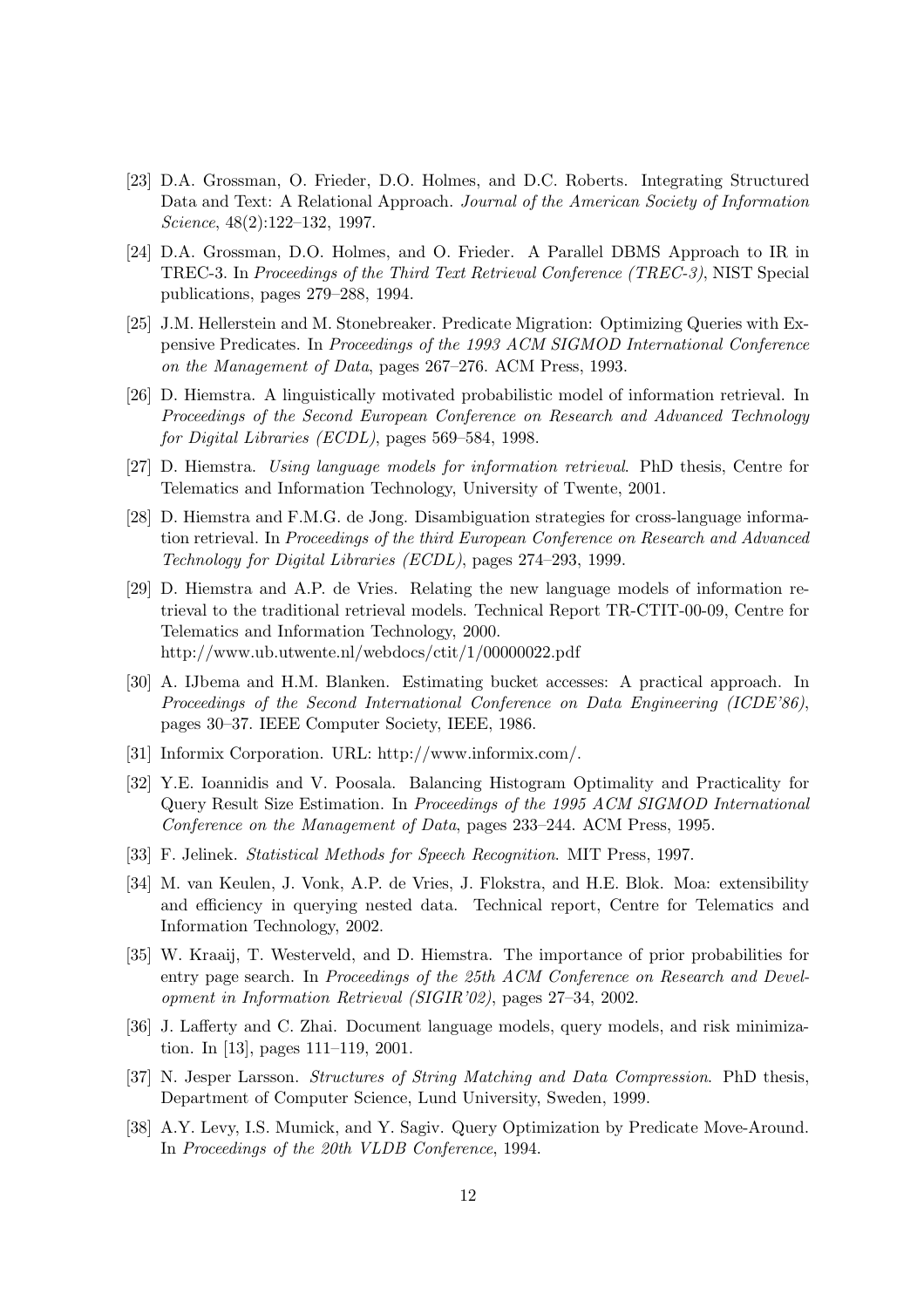- [39] R.J. Lipton, J.F. Naughton, and D.A. Schneider. Practical Selectivity Estimation through Adaptive Sampling. In H. Garcia-Molina and H.V. Jagadish, editors, Proceedings of the 1990 ACM SIGMOD International Conference on the Management of Data, pages 1–11. ACM Press, 1990.
- [40] S. Manegold, P. A. Boncz, and M. L. Kersten. Optimizing Main-Memory Join On Modern Hardware. IEEE Transactions on Knowledge and Data Eng., 2002. To appear. A preprint version is available from the IEEE Digital Library or as CWI Technical Report INS-R9912.
- [41] D.R.H. Miller, T. Leek, and R.M. Schwartz. A hidden Markov model information retrieval system. In Proceedings of the 22nd ACM Conference on Research and Development in Information Retrieval (SIGIR'99), pages 214–221, 1999.
- [42] B. Muthuswamy. A Detailed Statistical Model for Relational Query Optimization. In Proceedings of the 1985 ACM SIGMOD International Conference on the Management of Data, pages 439–448. ACM Press, 1985.
- [43] H.B. Paul, H.J. Schek, M.H. Scholl, G. Weikum, and U. Deppisch. Architecture and Implementation of the Darmstadt Database Kernel System. In Proceedings of the 1987 ACM SIGMOD International Conference on the Management of Data, pages 196–207. ACM Press, 1987.
- [44] J.M. Ponte and W.B. Croft. A language modeling approach to information retrieval. In Proceedings of the 21st ACM Conference on Research and Development in Information Retrieval (SIGIR'98), pages 275–281, 1998.
- [45] V. Poosala, Y.E. Ioannidis, P.J. Haas, and E.J. Shekita. Improved Histograms for Selectivity Estimation of Range Predicates. In Proceedings of the 1996 ACM SIGMOD International Conference on the Management of Data, pages 294–305.
- [46] S.E. Robertson and K. Sparck-Jones. Relevance weighting of search terms. Journal of the American Society for Information Science, 27:129–146, 1976.
- [47] G. Salton and C. Buckley. Term-weighting approaches in automatic text retrieval. Information Processing & Management,  $24(5):513-523$ , 1988.
- [48] G. Salton and M.J. McGill. Introduction to Modern Information Retrieval. McGraw-Hill, 1983.
- [49] A.R. Schmidt, M.L. Kersten, M.A. Windhouwer, and F. Waas. Efficient Relational Storage and Retrieval of XML Documents (Extended Version). In The World Wide Web and Databases - Selected Papers of WebDB 2000, volume 1997 of Lecture Notes in Computer Science (LNCS), Springer-Verlag, pages 137–150, 2000.
- [50] A.R. Schmidt, F. Waas, M.L. Kersten, D. Florescu, I. Manolescu, M.J. Carey, and R. Busse. The XML benchmark project. Technical report, Centrum voor Wiskunde en Informatica, 2001.
- [51] P. Seshradri and M. Paskin. PREDATOR: An OR-DBMS with Enhanced Data Types. In Proceedings of the 1997 ACM SIGMOD International Conference on the Management of Data, pages 568–571. ACM Press, 1997.
- [52] H. Steenhagen. Optimization of Object Query Languages. PhD thesis, University of Twente, Enschede, The Netherlands, 1995.